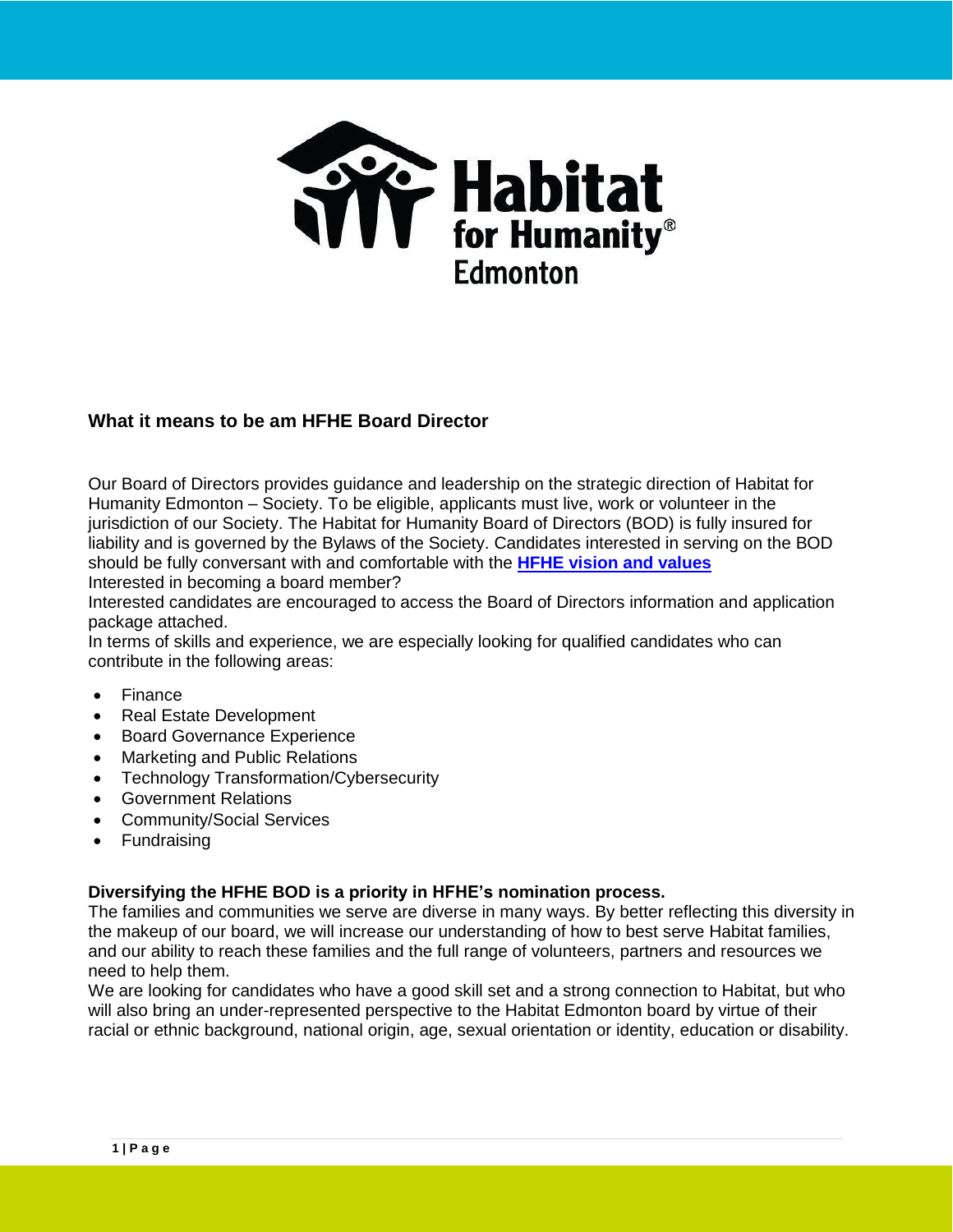## **Commitment:**

All BOD members will be expected to:

- Attend all board meetings including four regularly scheduled board meetings and any special board meetings scheduled as needed.
- Participate on either the Audit and Risk Committee or the Governance and Human Resources Committee of the Board (four in-person/teleconference committee meetings annually).
- Schedule 2 4 hours for preparation prior to each meeting, in addition to meeting and travel time.
- Attend other critical events (e.g. Volunteer Appreciation Event, Habitat Day, Home Dedication Ceremonies, Golf Tournament, Interfaith Works, the Habitat Annual Open House)
- Attend the Annual General Meeting, in late April.
- Attend the Strategic Planning event.
- Add value through participation in special projects.
- Assist the organization to expand its resource base by sharing expertise and by providing access to personal or professional contacts who may be interested in contributing to Habitat Edmonton's success.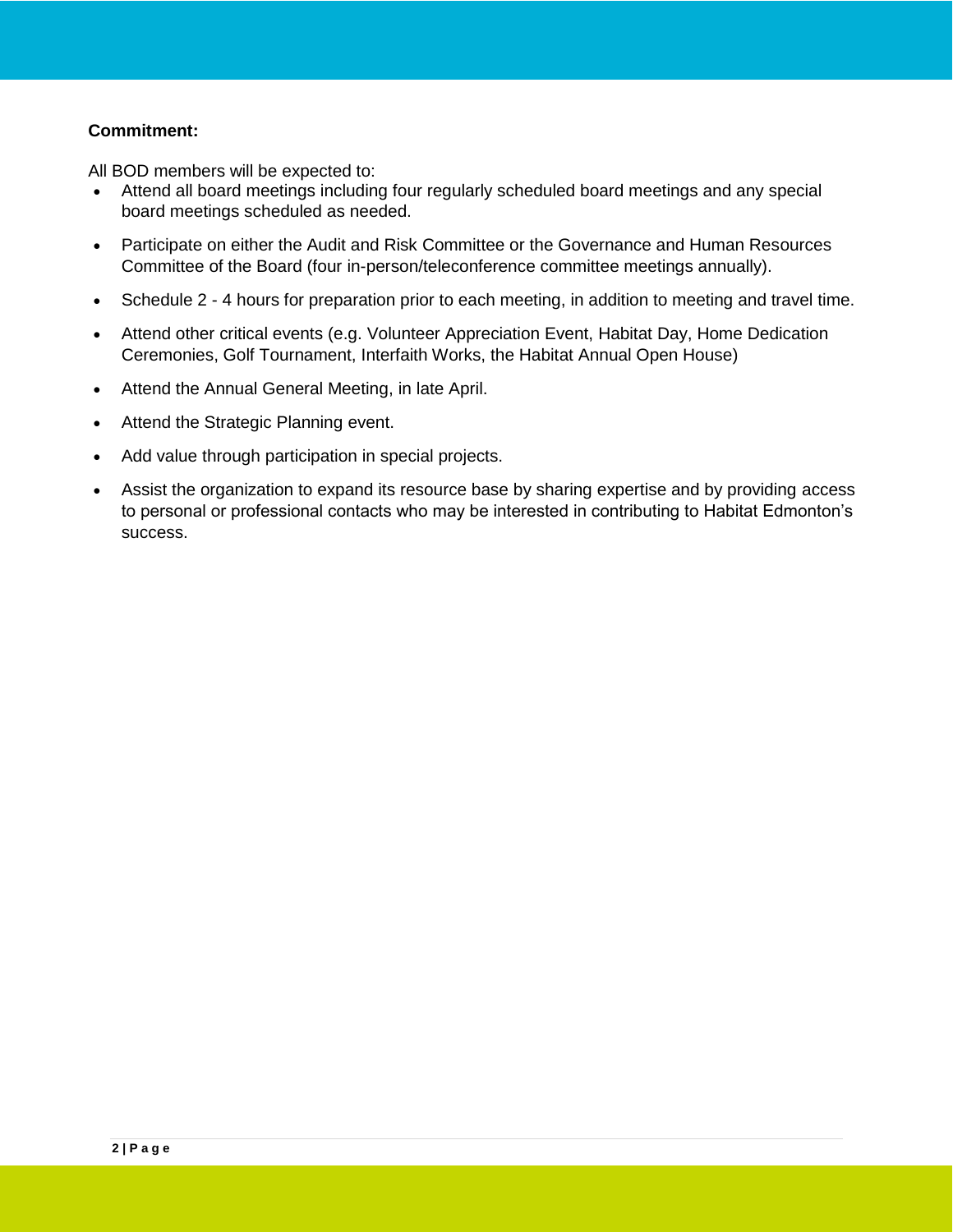## **BOARD NOMINATIONS & ELECTIONS**

## 1. **Bylaw Policy Excerpts on the Board of Directors, and Election of Directors**.

The following guidelines shall be used for the nomination and election of Directors of the Corporation:

### **6.1 The Board of Directors**

- 6.1.4 No staff of the Society of Operating Committee members may be appointed or elected to the Board until a minimum of one (1) year after leaving their position; and, no Directors of the Board may become staff until one (1) year after leaving their position on the Board.
- 6.1.5 Each Director shall be a Member of the Society and must have demonstrated a willingness to work with the Board as specified in Article 2 of these Bylaws.
- 6.1.5 The total number of Directors shall be no less than nine (9) with a maximum to be determined by the Board, but not to exceed thirteen (13).
- 6.1.7 Directors shall be elected at the Annual General Meeting for a term of two (2) years And may be re-elected for a total of three (3) terms. The positions as Officers of the Board are carried out on a one (1) year term.
- 6.1.8 Membership on the Board is limited to three (3) consecutive terms except where a Director's final (6th) year is carried out in the position of Board Chair in which case that term on the Board may be extended for one (1) year to serve in the position of Past Chair**.** In exceptional circumstances, the Board may extend this term.

### **6.1.11 Election of Directors**

- 6.1.11.1 The Governance and Human Resources Committee shall present to the Board a list of individuals for election as Directors. The proposed individuals for election to the Board shall be presented by the Board at the Annual General Meeting for voting by Members of the Society.
- 6.1.11.2 The Board may nominate and appoint up to four individuals as Directors to fill vacancies in the Board between Annual General Meetings.
	- a) Appointments shall be by a simple majority of Directors present at the meeting. Such newly appointed Directors may serve until the next Annual General Meeting; and,
	- b) When nominating and appointing Directors as specified in Article 6.1.11.2a), the Board Chair, or his designate, may solicit nominations from Members.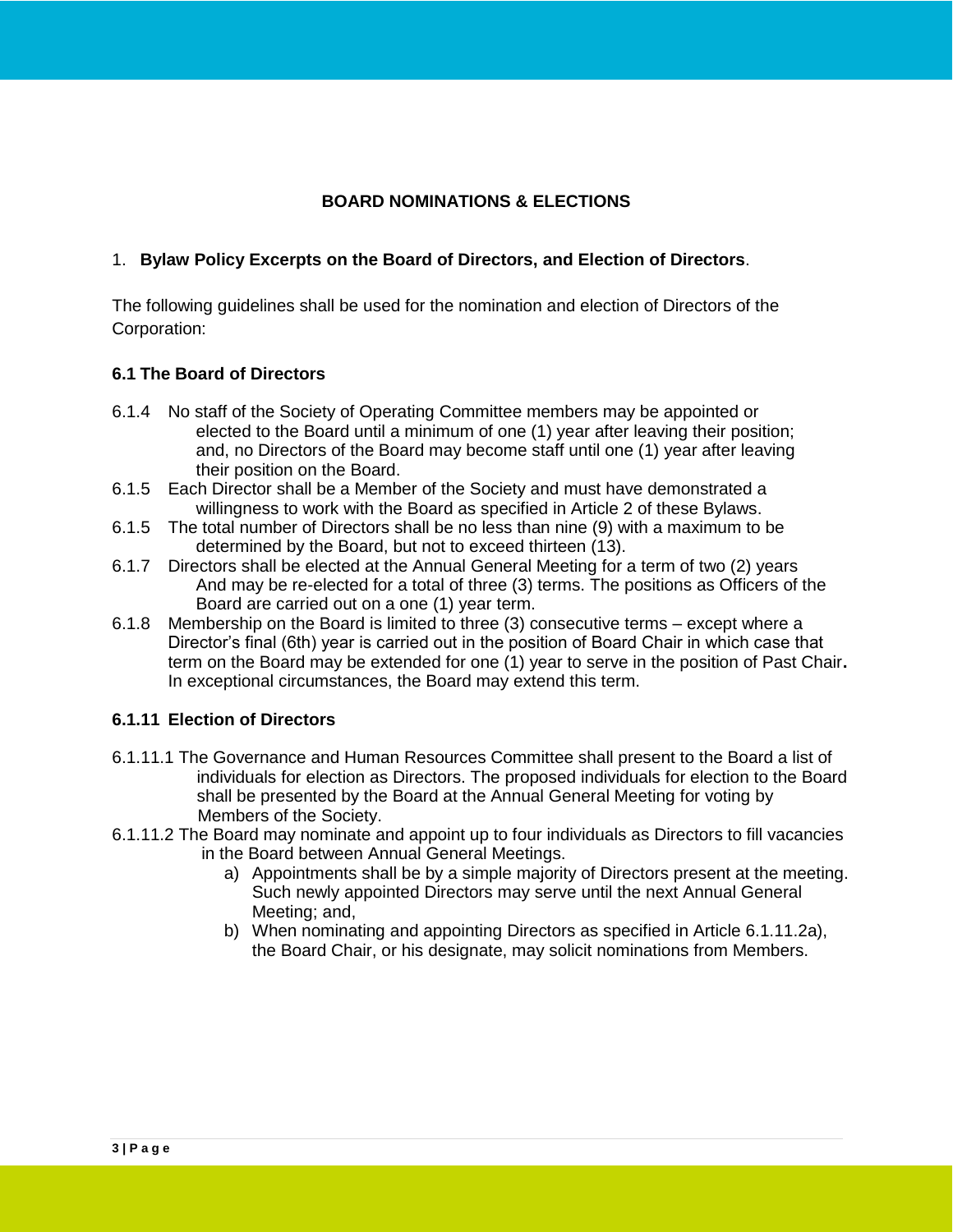## **2. Nomination Process**

- Directors will be vetted by the Nominating Committee to ensure that they have the prerequisite skills, experience and expertise to serve on the Board.
- All other factors being equal, the Nominating Committee will try to foster a Board of Directors which is diverse with respect to gender, ethnicity, and professional experience.
- The HFHE BOD shall maintain a Board Matrix which catalogues Director profiles, tracks the rotation schedule of Directors, identifies vacancies that need to be filled, and indicates required characteristics that should be sought from future candidates to the Board.
- The Nominating Committee shall use the Board Matrix to develop a profile of "required candidates" and for preparing a "Call for Nominations" that will be issued to Affiliate Members and, where appropriate, to the public at large.
- The Nominating Committee shall, after the Call for Nominations is closed, review the nominations and assess those nominations against the profile for required candidates and shall recommend to the Board of Directors a list of eligible and proposed candidates, together with the proposed term of office for the successful candidates, for approval for distribution to the Board Directors.
- Upon approval of the candidates by the Board of Directors, the Nominating Committee shall prepare and distribute to Society Members a list of eligible and recommended candidates, the term of office, and their biographical profile for the successful candidates at least one month prior to the Annual General Meeting.
- At the Annual General Meeting, the Chair of the Governance and Human Resources Committee will nominate the proposed candidates for election to the Society Membership and a vote will ensue.
- Per HFHE Society Bylaws, The Board may nominate and appoint up to four individuals as Directors to fill vacancies in the Board between Annual General Meetings.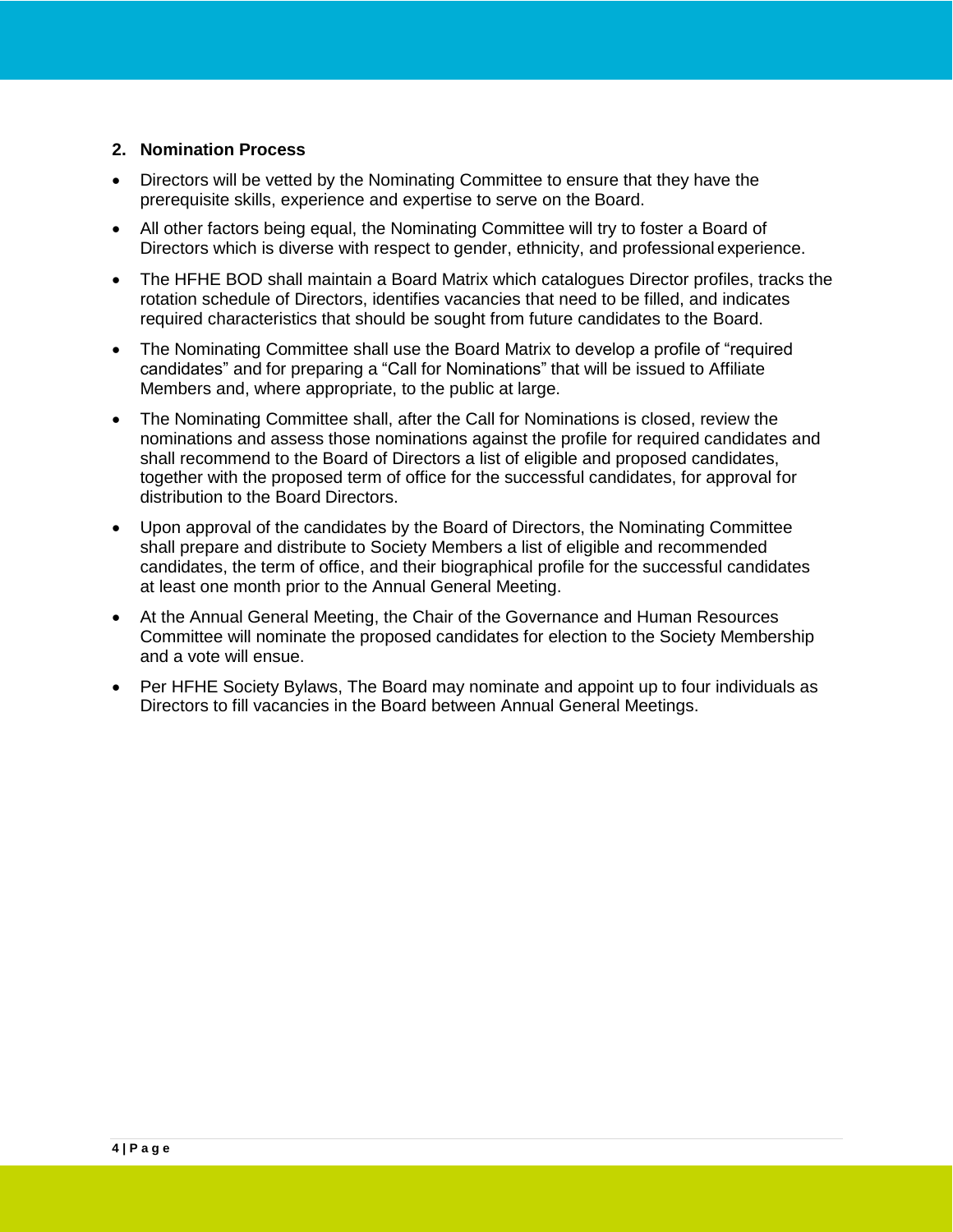## **Habitat for Humanity Edmonton – Society Board Mandate**

The Societies Act and its regulations set out the key legal responsibilities of the Board of Directors of Habitat for Humanity Edmonton – Society ("Habitat for Humanity Edmonton"). The articles of incorporation and bylaws of Habitat for Humanity Edmonton - Society, set out other operating requirements and the processes by which the Board of Directors operates. The Terms of Reference of the Board of Directors and its committees set out the collective duties and responsibilities of the Board of Directors. The Affiliate Covenant entered into with Habitat for Humanity Canada further elaborates on the role of the Board of Directors.

Within this context, this Board Mandate sets out the responsibilities and expected behaviors for a director and serves as a guideline for individual director performance.

### Preamble

Habitat for Humanity is fortunate to have many skilled individuals who contribute to the success and positive impact of the organization through the board. In certain instances, board members will have expertise and knowledge which may be helpful to the CEO and the management team. The CEO is encouraged to take full advantage of such skills and call on the entire board or specific board members to assist him/her as necessary.

## **1. Attendance**

A Board member shall properly prepare for all scheduled meetings. Each Director should understand the time requirements to adequately fulfill their responsibilities as a director. The Board will generally meet not less than four times per year. In addition, each director can expect to attend committee meetings. Other time commitments are on an as requested basis.

### **2. Communication/Confidentiality**

There is an ongoing need for communication between the Board and its stakeholders. Each Director is expected to comply with the communication policy approved by the Board of Directors and to maintain the confidentiality of all Board deliberations and all donor, volunteer and homeowner related information.

## **3. Representation/Unanimity**

Even if a Director may, based on their specific background, be in a better position to represent the interests of a specific group or constituency, that Director is still expected to have the best interests of the society foremost in his or her decision-making. Once a decision is reached, the Board of Directors speaks with one voice, subject only to legal exceptions regarding declaration of conflicts of interest and abstentions.

### **4. Governance Role**

A Directors' role is to provide leadership, policy governance and insight, with an emphasis on vision and to prescribe the results expected and the measures of such results. A Director approaches governance by emphasizing strategy, stewardship, oversight and measurement of results versus administrative detail. A Director must attempt to view the future rather than focus only on the past or the present.